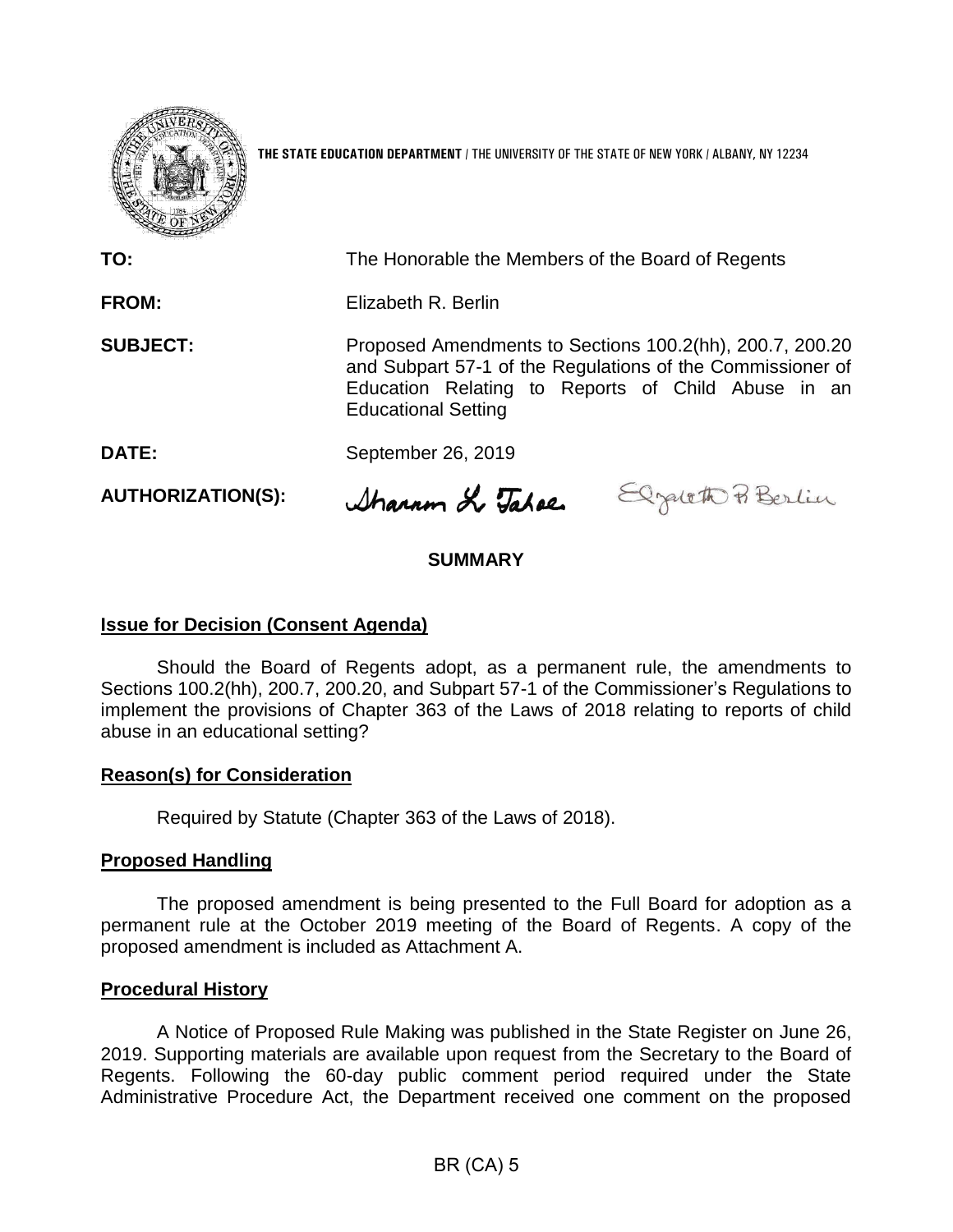amendments which does not necessitate further revisions to the item (A copy of the Assessment of Public Comment is included as Attachment B).

# **Background Information**

Article 23-B of the Education Law was enacted in 2001 and required certain school employees to report allegations of child abuse in an educational setting. The law also required the Commissioner to promulgate rules and regulations for the training necessary for the implementation of Article 23-B. Presently, Commissioner's Regulation §100.2(hh) establishes the training in the reporting of child abuse in an educational setting required for school districts, charter schools, and BOCES.

Chapter 363 of the Laws of 2018 specifically amended the provisions of Article 23-B of the Education Law to expand the individuals, and the educational settings in which they work, who are required to make a report of child abuse in an educational setting and to complete training surrounding such obligations. Specifically:

- Education Law §1125 was amended to expand the definitions of child, employee, volunteer, educational setting, and administrator within Article 23- B to include all public schools, school districts, charter schools, nonpublic schools, boards of cooperative educational services (BOCES), approved preschool special education programs (4410s), state-operated and statesupported schools (4201s), approved private residential and non-residential schools for the education of students with disabilities including 853s, and Special Act School Districts. The law was also amended to expand the definitions of employee and volunteer to include individuals who receive compensation from or provide services to bus companies that contract with such schools to provide transportation services to children.
- Education Law §1126 was amended to expand the responsibility to report allegations of child abuse to include licensed and registered physical therapists, licensed and registered occupational therapists, licensed and registered speech-language pathologists, teacher aides, school resource officers, school bus drivers, and school bus driver supervisors.
- Education Law §1132 was amended to expand the components which must be included in the training on reporting allegations of child abuse pursuant to Article 23-B.
- Education Law §1132 was further amended to require that all teachers and administrators, other than those in a school district or public school, and all school bus drivers employed on or after July 1, 2019 complete two hours of coursework or training regarding the identification and reporting of child abuse and maltreatment as defined in Social Services law.

Commissioner's Regulation §100.2(hh) presently contains the required components of training in the reporting of child abuse in an educational setting. The proposed amendments expand the individuals, and the educational settings in which they work, who are required to receive this ongoing training as required by Section (7) of Chapter 363 of the Laws of 2018. Chapter 363 of the Laws of 2018 also expanded the required components of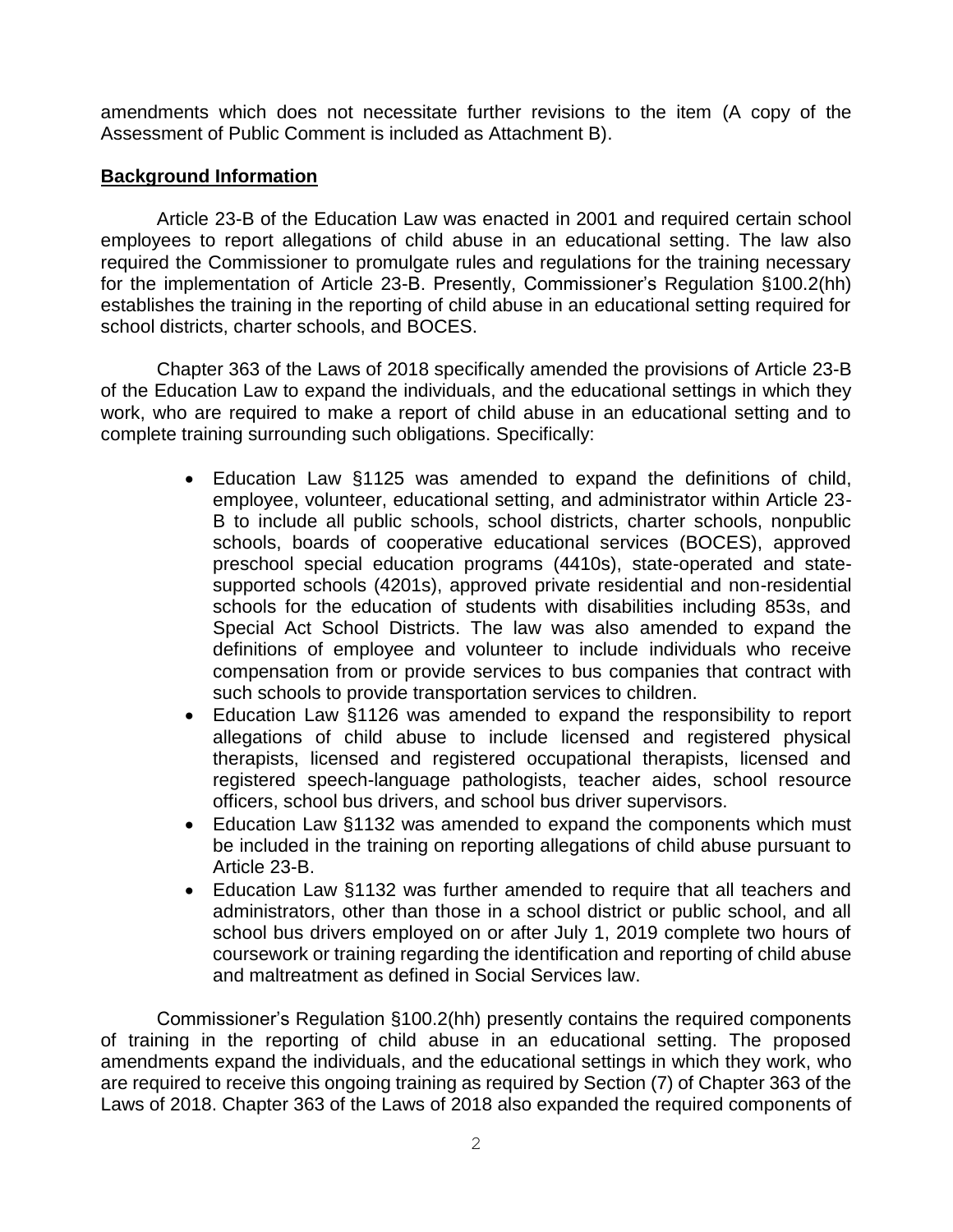the training of identification of child abuse in an educational setting to now include information regarding the physical and behavioral indicators of child abuse and maltreatment and the statutory reporting requirements established by Social Services law Sections 413 through 420. The proposed amendment makes such conforming changes to §100.2(hh).

Additionally, the proposed amendments add a new paragraph (4) to §100.2(hh) to comply with Section (8) of Chapter 363 of the Laws of 2018 to further require that all persons employed on or after July 1, 2019 by a school other than a school district or public school, in titles equivalent to a teacher (e.g., as enumerated in Section 80-3.2 of the Commissioner's Regulations) or in in a title equivalent to an administrator (e.g., the educational leadership service titles as defined in Section 80-3.10 of the Commissioner's Regulations), and any school bus driver employed by any person or entity that contracts with a school to provide transportation services to children must complete two hours of coursework or training regarding the identification and reporting of child abuse and maltreatment.

The proposed amendment is necessary to implement the statutory changes required by Chapter 363 of the Laws of 2018 and to ensure that the necessary individuals receive the appropriate training in the identification of child abuse in an educational setting and training in the identification of child abuse and maltreatment within the meaning of the statute.

Since the publication of the proposed rule in the State Register, Chapter 164 of the Laws of 2019 was passed and became a law on August 13, 2019. This chapter law made amendments to Chapter 363 of the Laws of 2018 to clarify that school bus drivers employed by *a school* or a person or entity that contracts with a school are required to report allegations of child abuse in an educational setting and are required to complete training surrounding such obligations as well. Consequently, non-substantive revisions were made as follows:

Sections 100.2(hh)(2)(ii) and 100.2(hh)(4) of the proposed amendment were amended to add the word "school" before person or entity, to clarify that the reporting obligations apply to school bus drivers employed by a school as well as those employed by any person or entity. These changes were made to conform the proposed regulation to Chapter 164 of the Laws of 2019.

# **Related Regents Items**

[Proposed Amendments to Sections 100.2\(hh\) and 200.7, and Subpart 57-1 of the](http://www.regents.nysed.gov/common/regents/files/619p12d1.pdf)  [Regulations of the Commissioner of Education Relating to Reports of Child Abuse in an](http://www.regents.nysed.gov/common/regents/files/619p12d1.pdf)  [Educational Setting](http://www.regents.nysed.gov/common/regents/files/619p12d1.pdf)

(http://www.regents.nysed.gov/common/regents/files/619p12d1.pdf)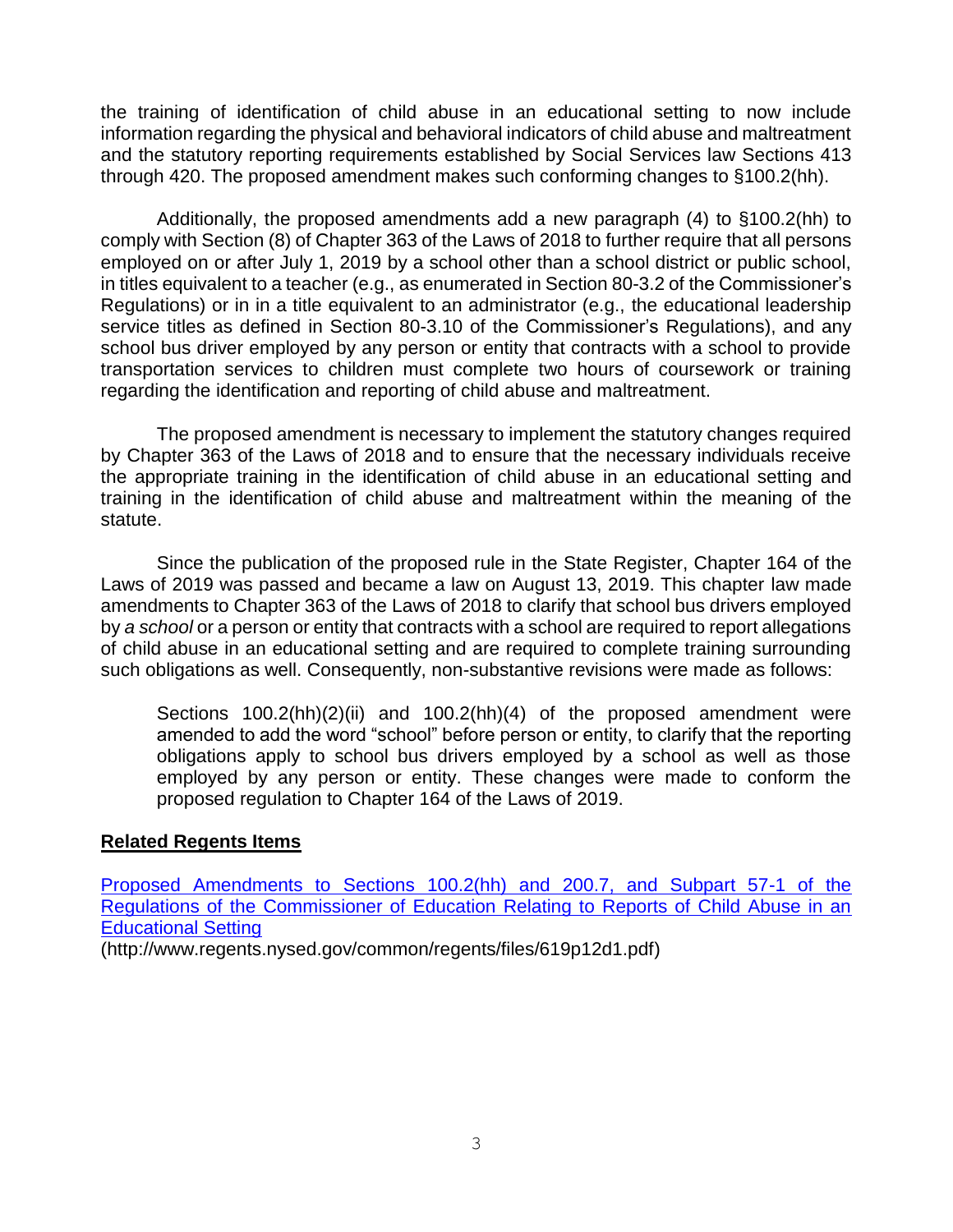### **Recommendation**

VOTED: That Sections 100.2(hh), 200.7, 200.20, and Subpart 57-1 of the Regulations of the Commissioner of Education be amended, as submitted, effective October 23, 2019.

# **Timetable for Implementation**

If adopted at the October 2019 Regents meeting, the proposed amendment will become effective as a permanent rule on October 23, 2019.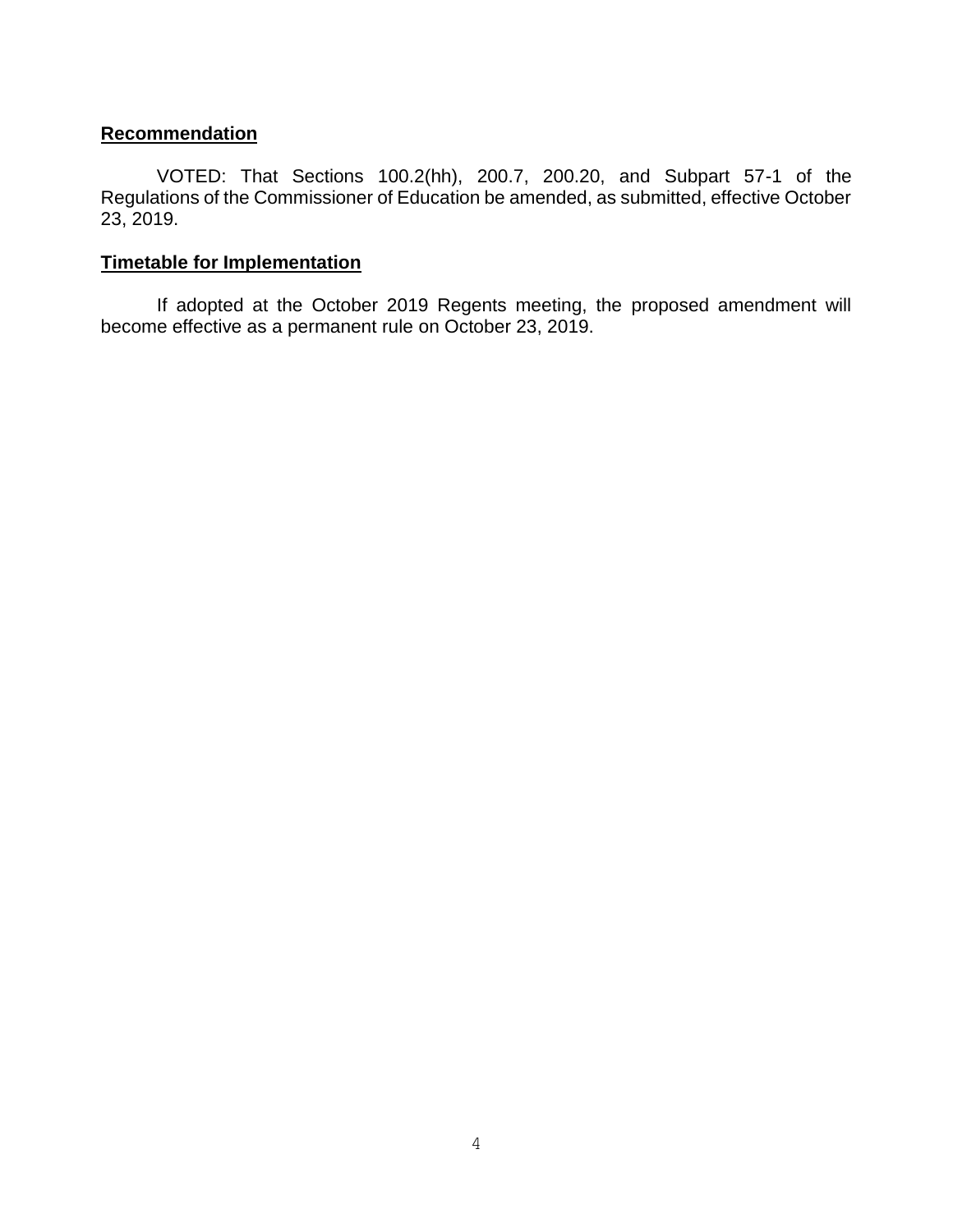#### **Attachment A**

#### AMENDMENT OF THE REGULATIONS OF THE COMMISSIONER OF EDUCATION

Pursuant to Education Law sections 101, 207, 305, 1125, 1126 1128, 1132, 3028-b and Chapter 363 of the Laws of 2018.

1. Subparagraph (iii) of paragraph (1) of subdivision (hh) of section 100.2 of the Regulations of the Commissioner of Education is amended, as follows:

(iii) additional duties of school administrators and superintendents pursuant to Education Law section 1128-a.

2. Paragraph (2) of subdivision (hh) of section 100.2 of the Regulations of the Commissioner of Education is amended and new paragraphs (3) and (4) shall be added to subdivision (hh) of section 100.2 of the Regulations of the Commissioner of Education as follows:

(2) Training in reporting of child abuse in an educational setting.

(i) For purposes of this paragraph, school shall include a school district, public school, charter school, nonpublic school, board of cooperative educational services, special act school district as defined in Education Law section 4001, approved preschool special education programs pursuant to Education Law section 4410, approved private residential or non-residential schools for the education of students with disabilities including private schools established under Chapter 853 of the Laws of 1976 or State operated or State supported schools in accordance with Articles 85, 87 or 88 of the Education Law.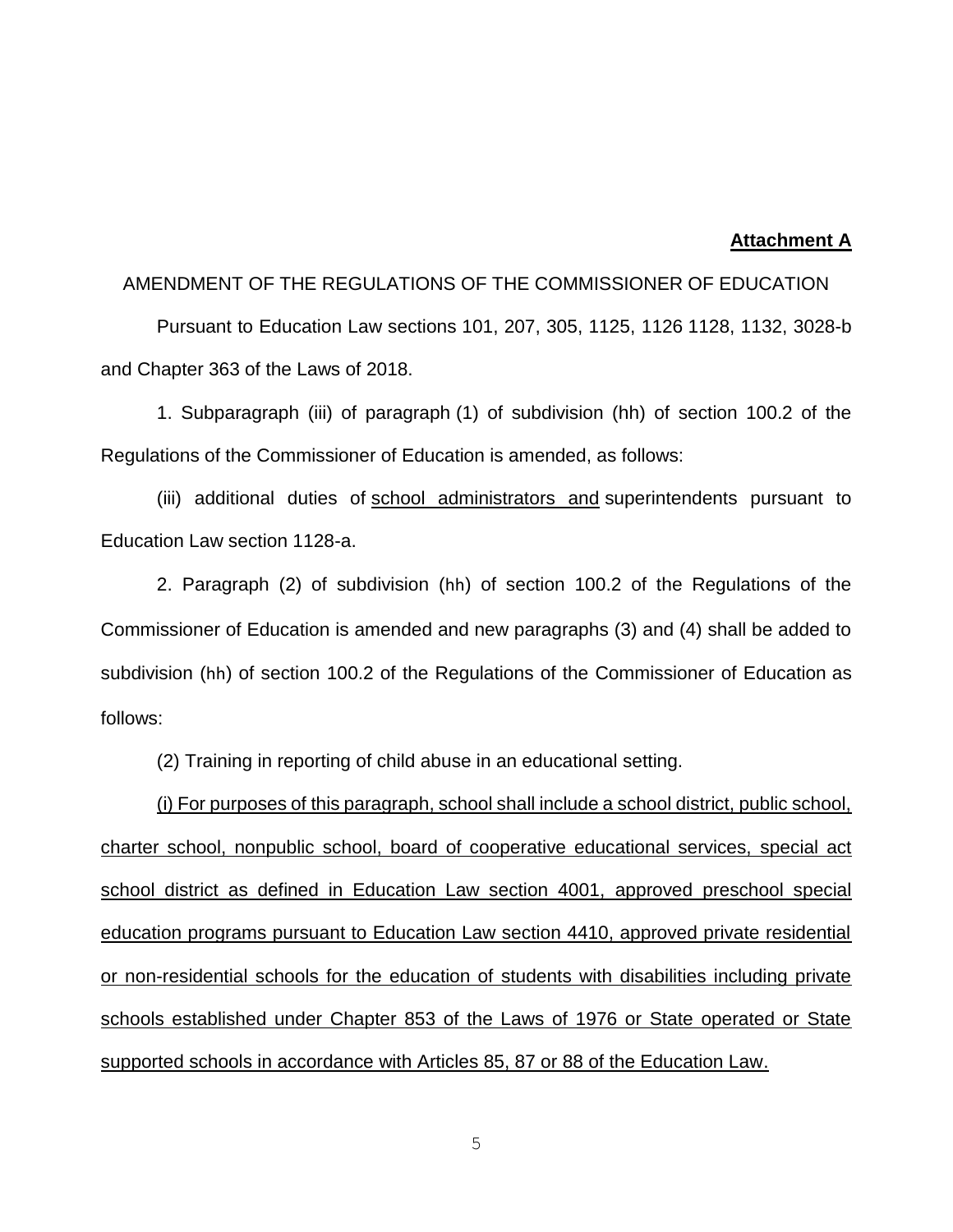(ii) Each school [district, each charter school and each board of cooperative educational services] shall establish, and implement on an ongoing basis, a training program regarding the procedures set forth in article 23-B of the Education Law for all current and new teachers, school nurses, school counselors, school psychologists, school social workers, school administrators, other personnel required to hold a teaching or administrative certificate or license, and all persons employed in equivalent titles in a nonpublic school, special act school district as defined in Education Law §4100, approved preschool special education program pursuant to Education Law §4410, approved private residential or nonresidential school for the education of students with disabilities including private schools established under chapter 853 of the laws of 1976, or state-operated or state-supported schools in accordance with Education Law articles eighty-five, eighty-seven or eighty-eight, and any school bus driver or supervisor employed by any school or person or entity that contracts with such school to provide transportation services to children, [and] school board members, licensed and registered physical therapists, licensed and registered occupational therapists, licensed and registered speech-language pathologists, teacher aides, and school resource officers.

[(ii)] (iii) Such program shall include, but is not limited to, training regarding:

(*a*) the duties of employees specifically enumerated in Education Law, section 1126 upon receipt of an allegation of child abuse in an educational setting, including when and how a report must be made, and what other actions the employee is mandated or authorized to take;

(*b*) confidentiality of records pursuant to Education Law, section 1127;

6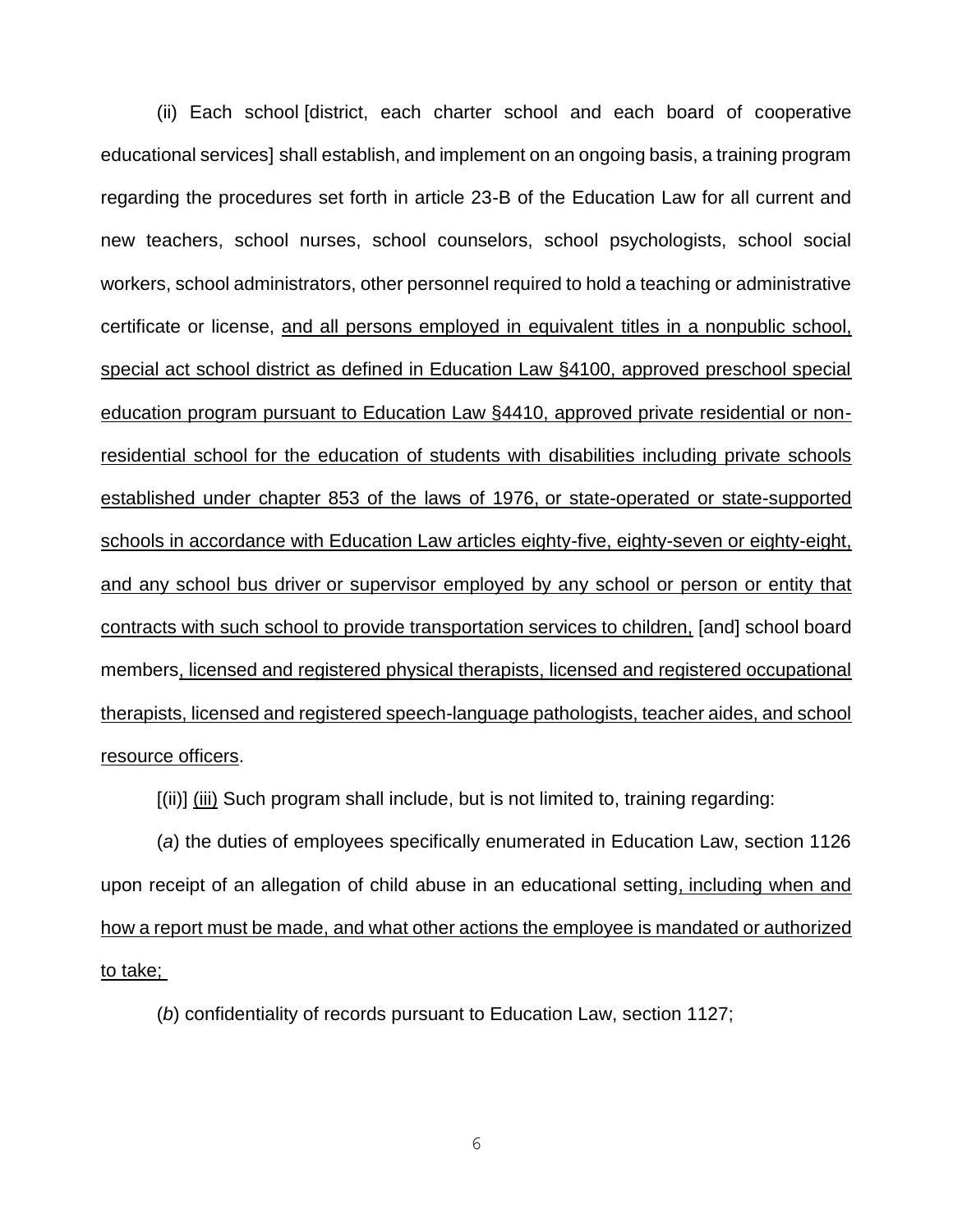(*c*) duties of school administrators and superintendents upon receipt of a report pursuant to Education Law, section 1128, and the additional duties of superintendents pursuant to Education Law, section 1128-a;

(*d*) penalties for failure to report and comply pursuant to Education Law, section 1129;

(*e*) notification by a district attorney pursuant to Education Law, section 1130, and actions taken upon criminal conviction of a licensed or certified school employee pursuant to Education Law, section 1131; and

(*f*) the prohibition set forth in Education Law, section 1133 with respect to an unreported resignation or voluntary suspension of an employee or volunteer against whom an allegation of child abuse in an educational setting is made[.];

(g) information regarding the physical and behavioral indicators of child abuse and maltreatment;

(h) the statutory requirements for reporting child abuse and maltreatment as set forth in Social Services Law sections 413 through 420, including when and how a report must be made, what other actions the reporter is mandated or authorized to take, the legal protections afforded reporters, and the consequences for failure to report.

(3) Each school shall annually provide to each teacher and all other school officials a written explanation pursuant to section 3028-b of the Education Law concerning the reporting of child abuse in an educational setting, including the immunity provisions of Education Law, section 1126.

(4) For all persons employed on or after July 1, 2019 by a school other than a school district or public school, in titles equivalent to a teacher (e.g., as enumerated in section 80- 3.2 of this Title) or in in a title equivalent to an administrator (e.g., the educational leadership

7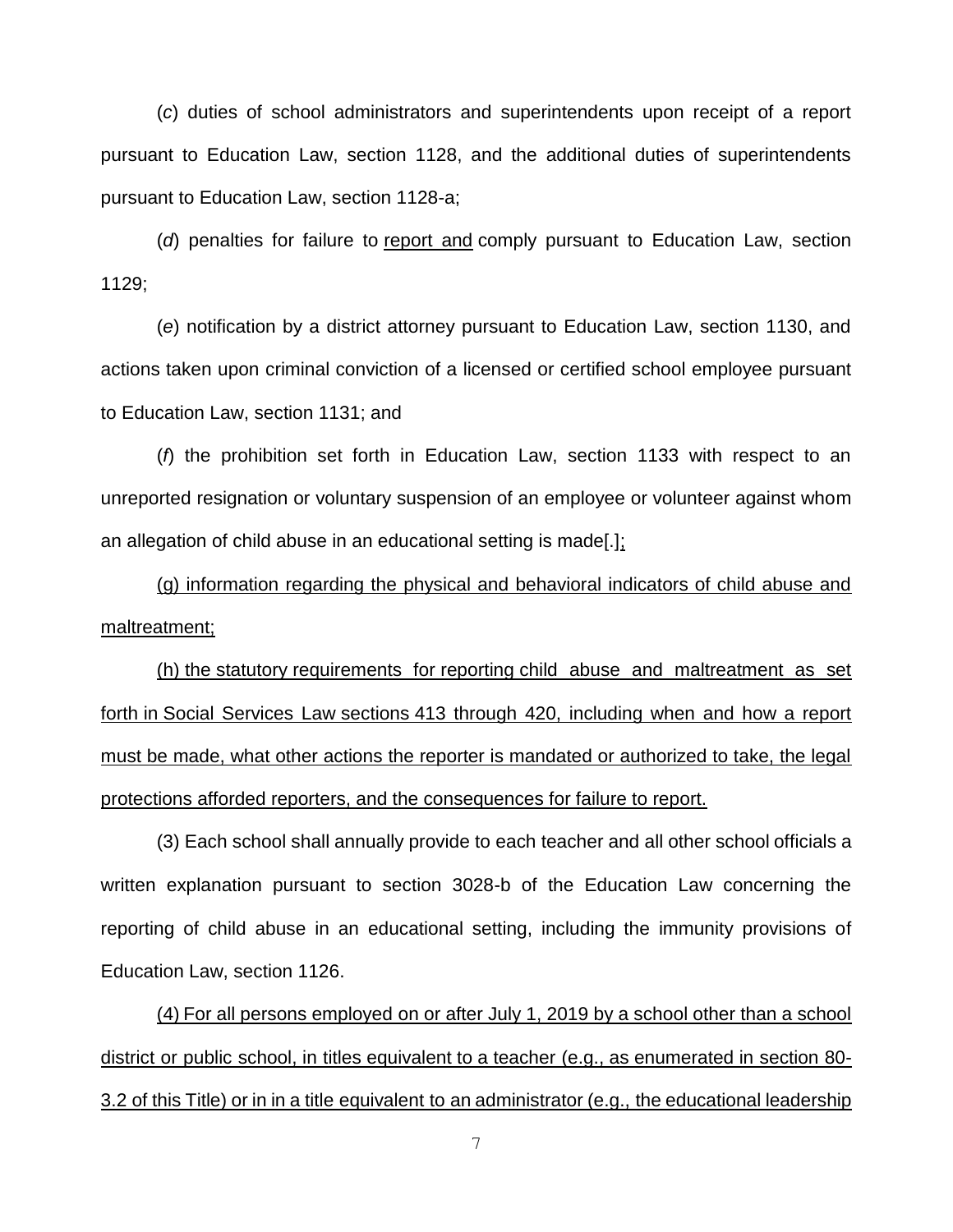service titles as defined in section 80-3.10 of this Title), and any school bus driver employed by any school or person or entity that contracts with a school to provide transportation services to children shall be required to complete two hours of coursework or training regarding the identification and reporting of child abuse and maltreatment.

(i) Such program shall be obtained from an institution or provider that has been approved by the Department in accordance with the provisions of Part 57 of this Title to provide such coursework or training and shall include, but not be limited to, training regarding:

(a) the physical and behavioral indicators of child abuse and maltreatment; and

(b) the statutory reporting requirements set forth in Social Services Law sections 413 through 420, including, but not limited to:

(i) when and how a report must be made;

(ii) what other actions the reporter is mandated or authorized to take;

(iii) the legal protections afforded reporters; and

(iv) the consequences for failing to report.

(ii) Proof of completion of training. Each employee required to complete such training shall provide the school administrator of the school with documentation showing that he or she completed the required training by the later of July 1, 2020 or within 30 days of employment. In addition, each school bus driver shall provide such contracting person or entity with documentation showing that he or she completed the required training. The Department is authorized to request such records on a periodic basis and may publish a list of any persons or schools who are not in compliance with this subdivision on its website.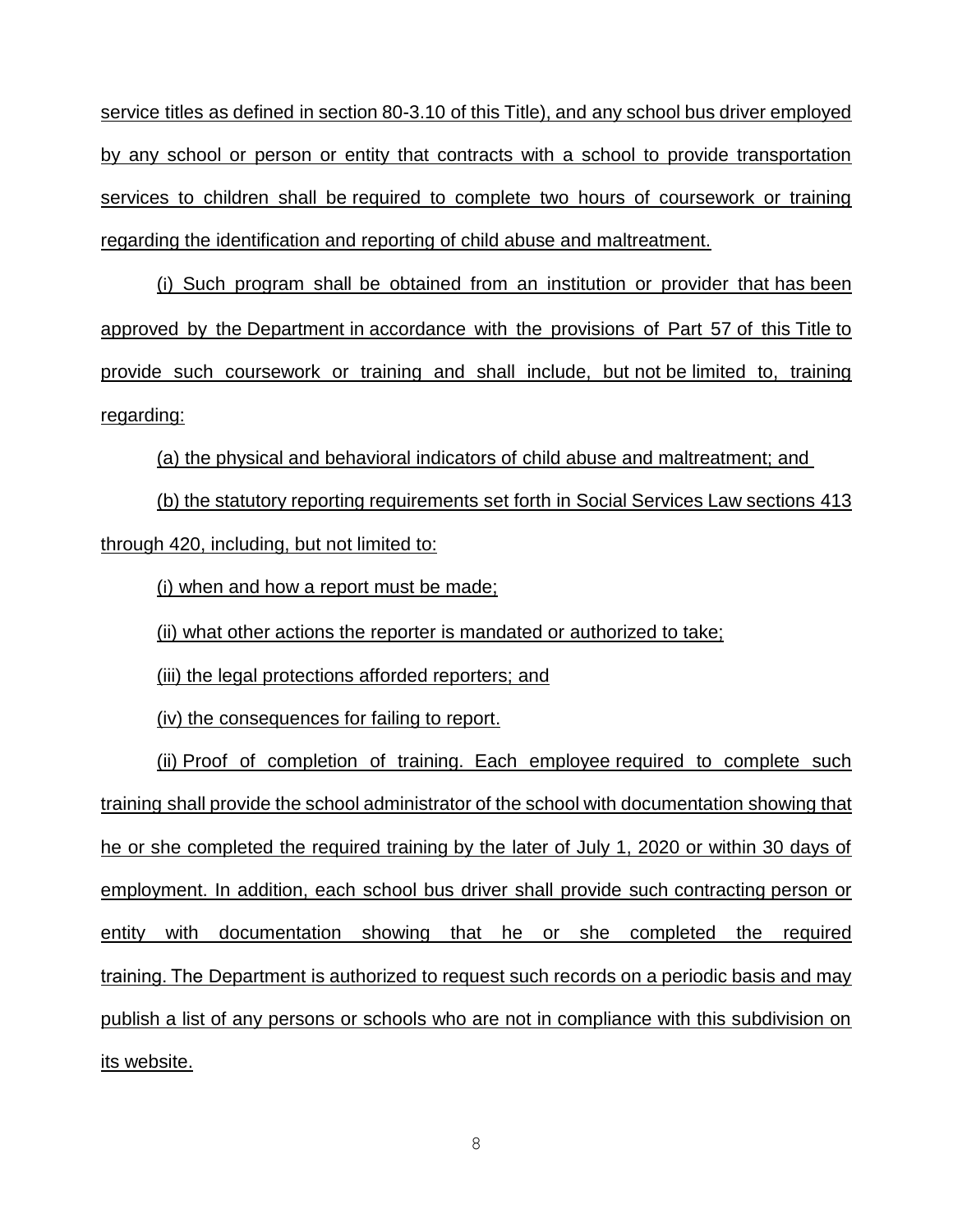(iii) The coursework or training required by this paragraph shall not apply to those persons already required to undergo coursework or training regarding the identification and reporting of child abuse and maltreatment pursuant to sections three thousand three and three thousand four of the Education Law.

3. Section 57-1.1 of the Regulations of the Commissioner of Education is amended, as follows:

Subpart 57-1.1 Definition.

As used in this Subpart, a provider shall mean any teachers' or coaches' or professional organization or association, school district, institution of higher education, hospital, health care facility, government agency or office, social service agency, or employer of licensed professionals or of licensed or certified teachers or of coaches, approved by the department to offer coursework or training in the identification and reporting of child abuse and maltreatment, pursuant to sections 1132(3), 3003(4), 3004, 3007, 3036, 5003 and, 6507(3)(a) of the Education Law.

4. Subdivision (a) of section 57-1.4 of the Regulations of the Commissioner of Education is amended, as follows:

(a) Pursuant to the requirements of sections 1132(3), 3003(4), 3004, 3007, 5003, and 6507(3)(a) of the Education Law, a provider, at a minimum, shall offer the syllabus prepared by the department. However, nothing in this section shall preclude providers from offering additional coursework or training which exceeds, or expands upon, the two hour syllabus prescribed by the department.

5. A new paragraph (9) of subdivision (b) of section 200.7 of the Regulations of the Commissioner of Education is added as follows:

9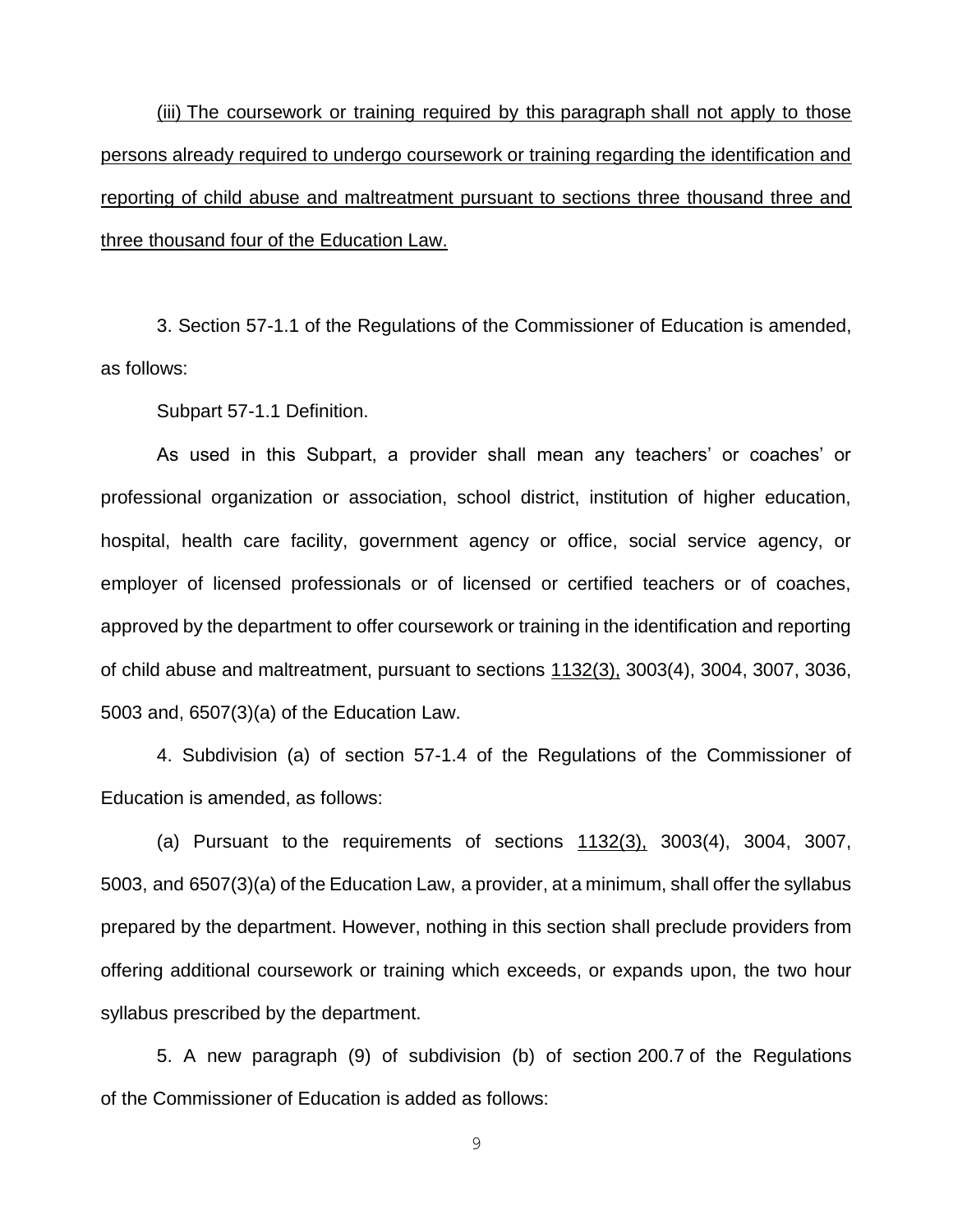(9) Reporting of child abuse in an educational setting. Schools governed by this section shall comply with the requirements relating to reporting and training relating to child abuse in an educational setting set forth in Article 23-B of the Education Law and child abuse and maltreatment as set forth in Social Services Law 413 through 420 and section 100.2(hh) of this Title.

6. The opening paragraph of subdivision (a) of section 200.20 of the Regulations of the Commissioner of Education is amended as follows:

(a) The approval and operation of preschool programs for preschool students with disabilities shall be conducted in a manner consistent with section 200.7(a)(1) through (3) and (b)(3), (5) [and], (6), (8) and (9) of this Part, except that the following requirements shall apply…